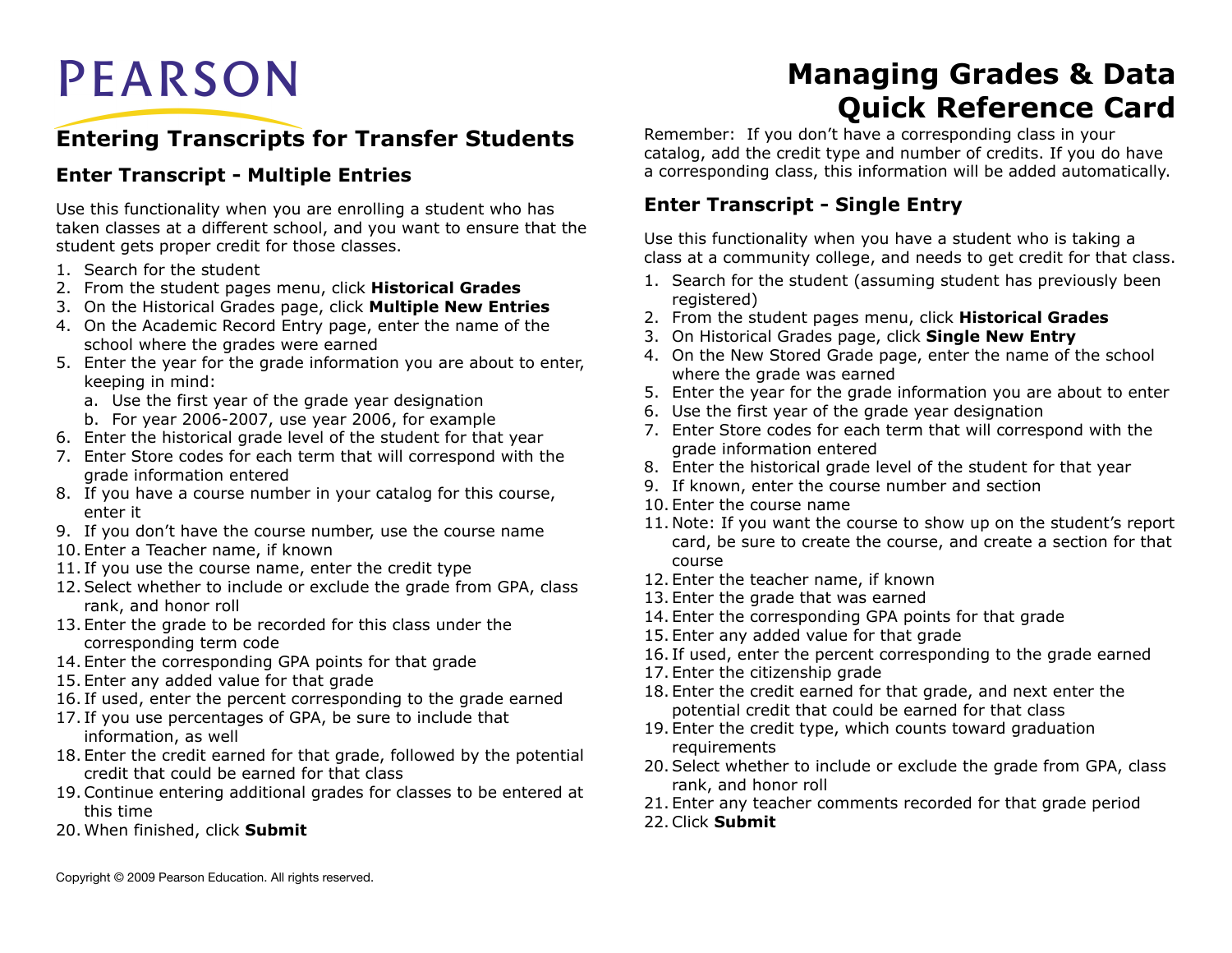# **Making Changes to Historical Grades**

Use this process to edit an error in the historical grade record. Be sure to follow the established procedures outlined by school policy.

- 1. Search for the student
- 2. From the student pages menu, click **Historical Grades**
- 3. On the Historical Grades display, find the grade that needs to be edited and click the hyperlink for that grade
- 4. On the Edit Stored Grade page, change the necessary data, such as:
	- a. Course class information
	- b. Grade information
	- c. Attendance information
	- d. Credit information
	- e. Teacher comments
- 5. Click **Submit**

The percent and GPA points have to be manually changed because they won't change automatically. Remember that the edited information will be displayed in the changed history section.

# **Managing Grades & Academic Data**

### **Tracking Student Progress Toward Graduation**

Your PowerSchool administrators and Curriculum Leads have mapped courses in your school to correspond to the entrance requirements for various institutions and community colleges. Use the following steps to see how well a student is progressing toward meeting those requirements.

- 1. Search for student
- 2. From the student pages menu, click **Graduation Progress** under the Academics section
- 3. Select the desired requirements set (ex: High School Diploma) from the Graduation Requirement Set menu
- 4. The Graduation Progress page resets to display the desired results
- 5. Remember that the graduation set chosen for a particular student is established originally in the listings found on the Modify Information Student Page
- 6. To track changes for a larger group of students, use student search to find a selection of students
- 7. When the student selection appears, click **Counselor's Screen** from the Group Functions menu
- 8. Select **Graduation Progress** from the screen menu and click **Submit**
- 9. From the student list on the left of the screen, click the last name of the student you wish to view first
- 10.Continue to select the students from the list to see their graduation progress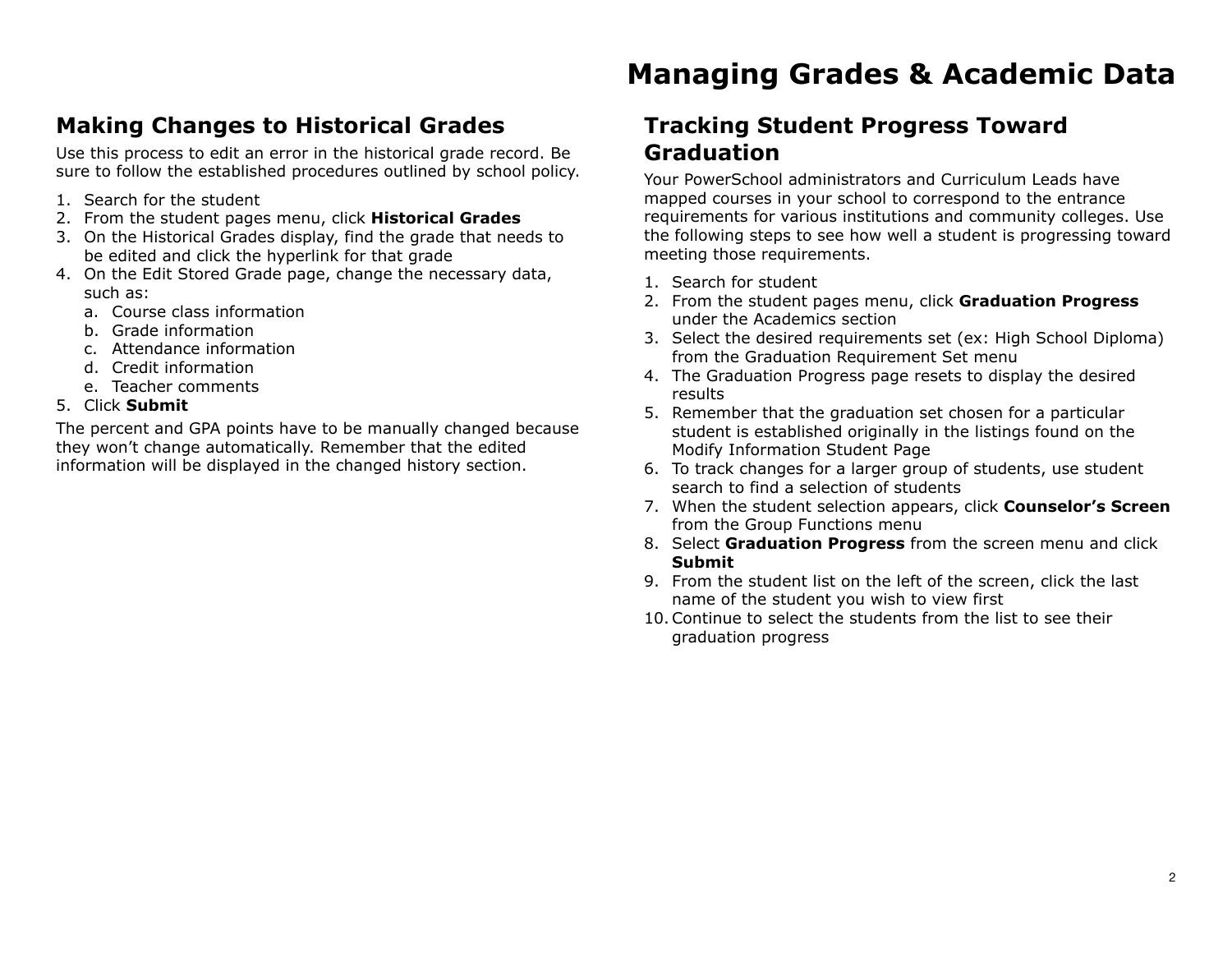### **Entering & Importing Test Scores**

#### **Entering Test Scores**

Tests available for entering scores are set up by the System administrator.

- 1. On the Start Page, search for the desired student
- 2. From the student pages menu, click **Test Scores** under the Academics section
- 3. Choose the desired test name from the Enter New Test menu and click **Submit**
- 4. Enter the date the test was taken
- 5. From the Term menu, select the correct term for the test
- 6. Enter the correct grade level
- 7. Enter the grade information for each recorded grade, whether Number, Percent, or alphanumeric grades
- 8. Click **Submit**
- 9. The new grades will be displayed on the Test Scores page

# **Managing Grades & Academic Data**

### **Entering & Importing Test Scores**

- 1. Before importing test scores, you need to have a tab-delimited text file with all the test score data. When creating the field names in your text file, remember that:
	- a. Each field name must be unique
	- b. Each score has to have three columns: 1 for the numeric score, 2 for the percent score, 3 for the letter score

| Student<br>ID | Date   | grade<br>leve | <b>ACT</b><br>Composite | $ACT-$<br>eng1 | ACT<br>eng2 | $ACT_$<br>eng3 |
|---------------|--------|---------------|-------------------------|----------------|-------------|----------------|
| 1013880       | 8/7/08 | 9             | 18                      | 18             | 16          | 17             |
| 1013865       | 8/7/08 | 9             | 28                      | 29             | 29          | 27             |

- 2. On the Start Page, click **Special Functions** from the main menu
- 3. Click **Importing and Exporting**
- 4. Click **Quick Import**
- 5. From the Table menu, select **Test Scores**
- 6. Choose the field delimiter **Tab** from the menu
- 7. Choose the End-of-Line marker from the menu
	- a. This is the item that will separate the records in the data
	- b. For example, carriage return is designated **CR**
- 8. Choose the Character set that matches your server's platform
- 9. Enter the name of the file to import
- 10.Click **Browse** to select a file to import
- 11.Click **Suggest Field map**, which has PowerSchool suggest field names for the data file information
- 12.Click **Import**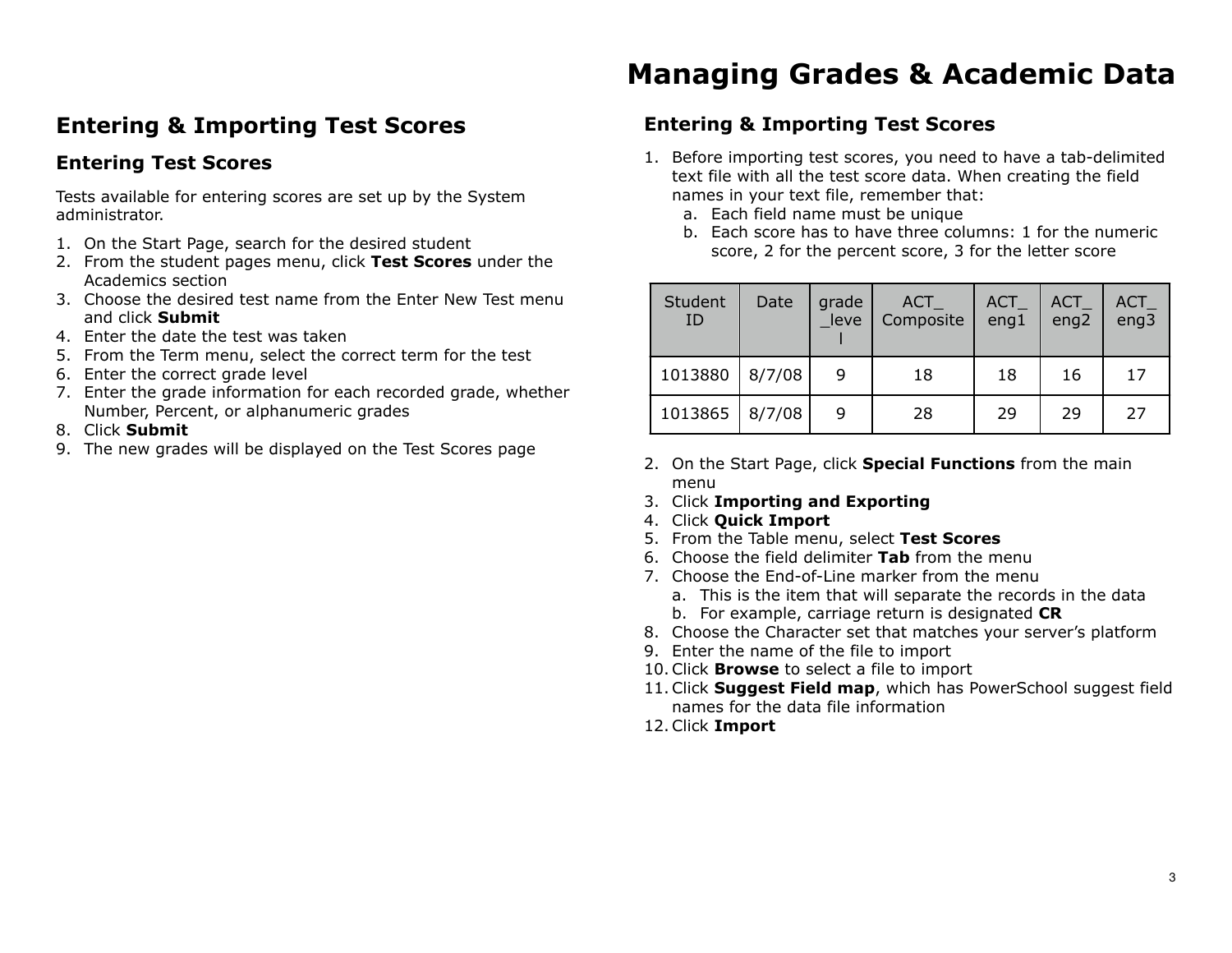#### **Work with the Import Map**

An import map is a set of directions that the system follows to find a place for each piece of data in your import file. Create an import map to determine into which PowerSchool fields the system will import each field of data from the file.

On the left side of the Import Records from an ASCII Text File page, the "From your file column" displays the fields of the first record in the import file.

If you select "Suggest field map" on the Quick Import page, the "To PowerSchool column" displays the PowerSchool fields suggested for each piece of data imported.

- 1. Select the test name
- 2. Match the columns
- 3. Align the fields
- 4. Exclude the first row from import
- 5. Click **Import**

### **Using the Cumulative Info Page**

The Cumulative Information page is a useful place to see a student's class rank, GPA, and credit hours all in one place.

- 1. Search for the student
- 2. From the student pages menu, click **Cumulative Info** under Academics

# **Managing Grades & Academic Data**

### **Searching for Students who are At Risk of Failing**

Use this tool to search for students who may be failing in one or more subject areas.

- 1. On the Start Page, create a selection of students if you do not plan to search through all currently enrolled students
- 2. Click **Special Functions**
- 3. Select **Search By Grades/Attendance**
- 4. Choose which students to include
- 5. Enter a number representing the minimum number of classes needed to meet your search requirements
- 6. For example, if searching for students failing in 2 or more classes, enter 2
- 7. While it is possible to search for any combination of variables, it is usually best to use just one set of criteria
	- a. If using final grades for the search, click **Scan for this final grade**
	- b. Choose a comparator and enter the grades for which you want to scan
	- c. Separate multiple grades with a comma
	- d. If searching for percentages as a grade, click **Scan for this final grade percentage**
	- e. Choose a comparator and enter the specific percentage you want to scan for
	- f. If searching for citizenship grades, select **Scan for this citizenship grade**, and then choose the comparator
	- g. Enter the citizenship grades to use in the search
	- h. Separate multiple grades with commas
- 8. Make sure the Scan for attendance check box is clear
- 9. To find who is failing now, select **Current Grades** from "Scan for grades in", and enter the exact Store Code/Final Grade
- 10.Select to Scan for all classes enrolled **as of this date** and enter today's date
- 11. Make the results the current selection of students so you can send a warning letter
- 12.Click **Submit**